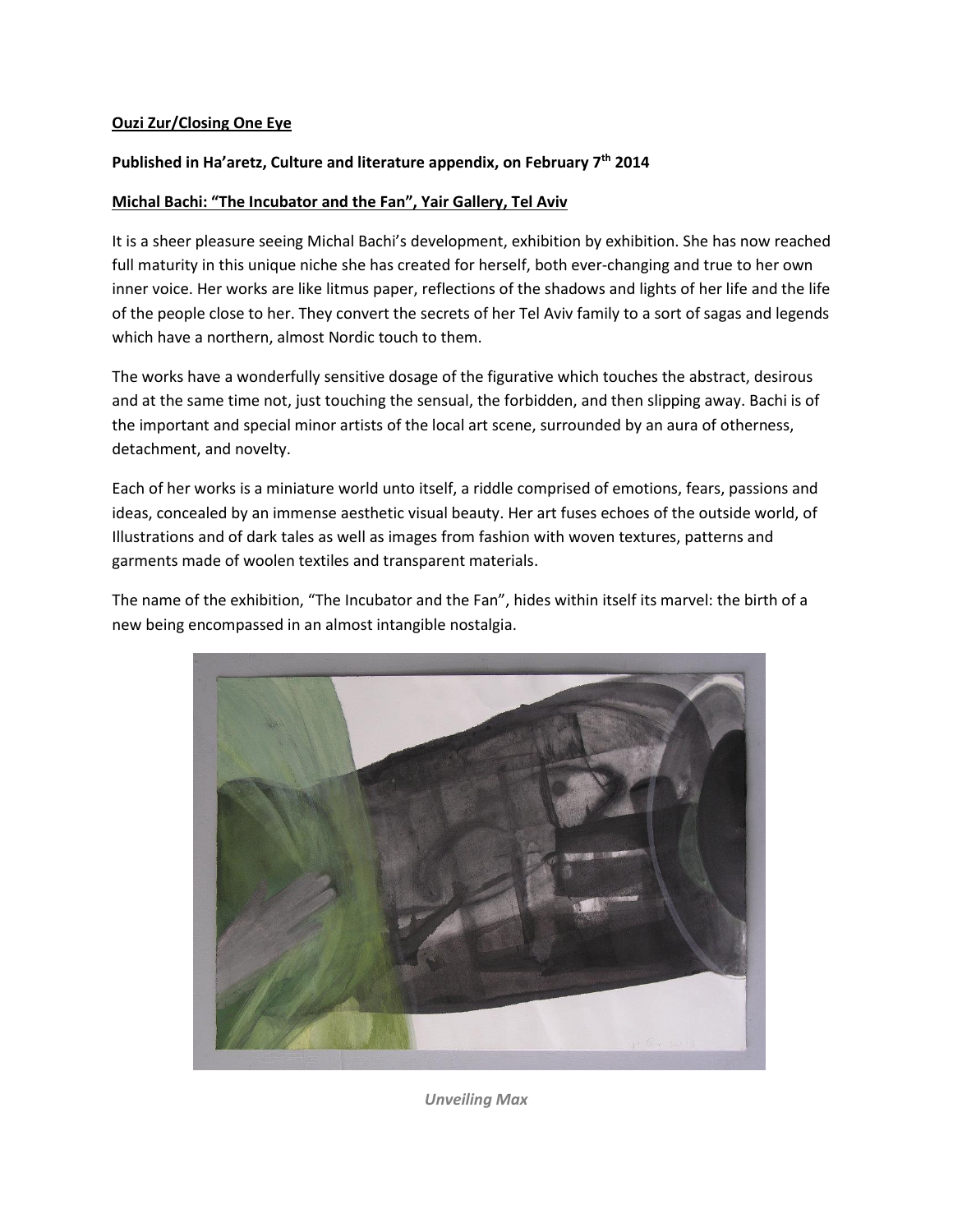"**Unveiling Max**" is a work which has an extremely beautiful, melting layering of almost transparent images, woven into each other: a palm is shifting a greenish curtain, thus revealing "Max's" face, out of which head burst forth dream creatures made of delicate shades, as in a Japanese drawing: a Carp trapped in the guessed watery volume of a slanted jug. The work "**Red Riding Hood**" goes back to the wild anxious imagination of Bachi the child and of her now grown daughters. This is a work of a significant visual presence which deviates from minor art into a major work, within one-piece, binding the evasive and the remaining, the abstract and the concrete: a dark wing covers almost the entire surface, like the black shadow of a mighty cliff, on which topmost left part rides a reddish hood that looks like a scoop of melting strawberry ice cream; Its texture so real you can practically feel it. A plucked tail of light grasps one of its liquid edges, and barely seen ribs of very pale light arrest this childhood innocence into darkness.



 *Red Riding Hood Untitled (Orange gloves)*

In "**Untitled (Orange Gloves)**" a torso appears, placed in quasi-implied pair of overalls made of fabrics of lights and shadows, buttoned up by two large and precise buttons. The head is out of the "frame" and the lower limbs are missing as well. This body is gives birth to itself by its own hands, a human-alien embryo.